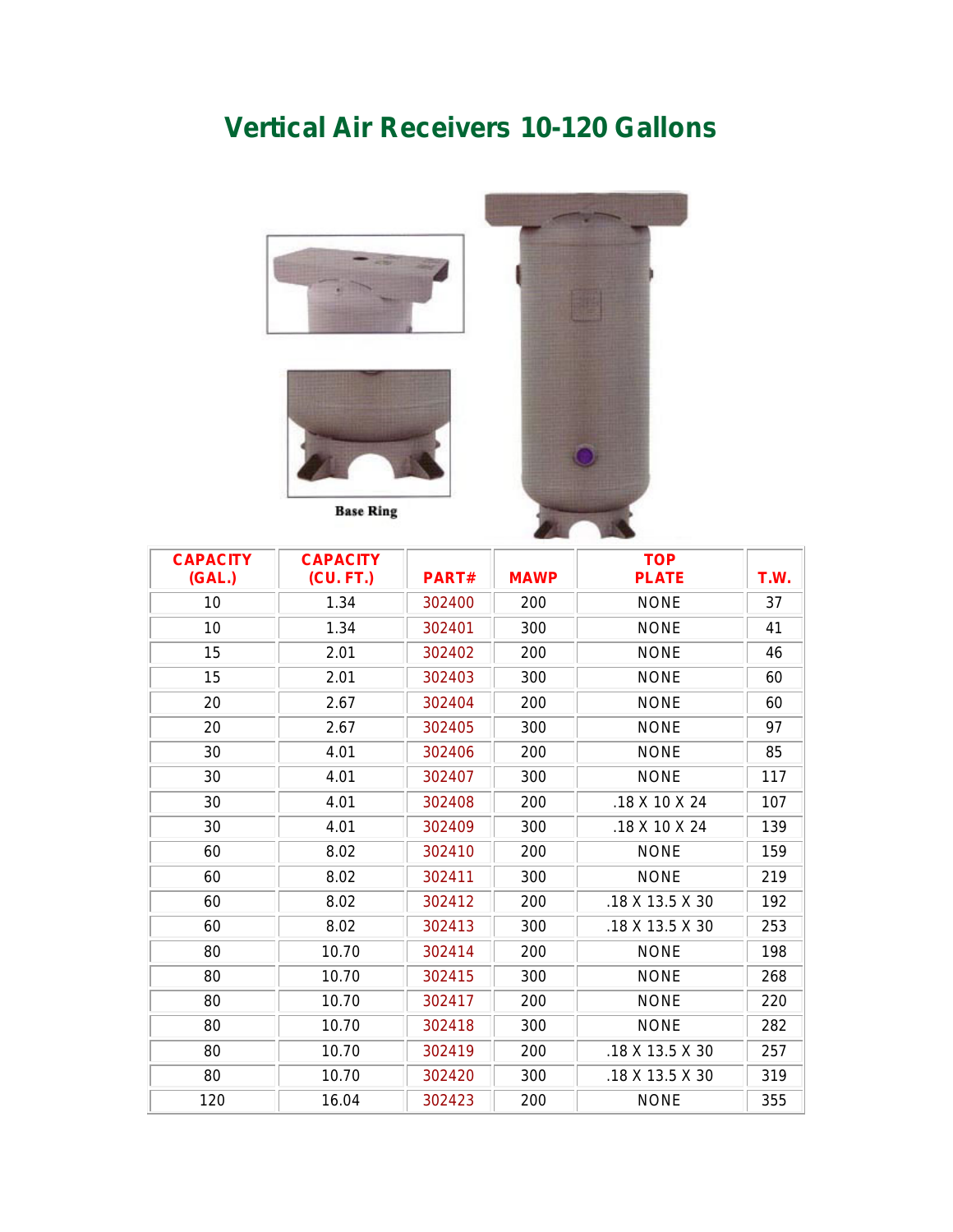| 120 | 16.04 | ''424  | 200 | .25 X 15 X 40         | 415 |
|-----|-------|--------|-----|-----------------------|-----|
| 120 | 16.04 | 302425 | 300 | .25 X 15 X 40<br>ں ے. | 535 |



|        | <b>DIMENSIONS IN INCHES</b> |    |       |       |       |       |      | <b>N.P.T. OPENINGS</b> |                |           |           |                |                |
|--------|-----------------------------|----|-------|-------|-------|-------|------|------------------------|----------------|-----------|-----------|----------------|----------------|
| PART#  | <b>OD</b>                   | TL | НT    | A     | в     | C     | D    | Е                      | F              | G         | н         | J              | Κ              |
| 302400 | 10                          | 30 | 32.38 | N/A   | N/A   | 24.38 | 2.38 | 11.25                  | 3/4            | N/A       | 3/4       | 3/4            | N/A            |
| 302401 | 10                          | 30 | 32.38 | N/A   | N/A   | 24.38 | 2.38 | 11.25                  | 3/4            | N/A       | 3/4       | 3/4            | N/A            |
| 302402 | 12                          | 33 | 35.38 | N/A   | N/A   | 27.38 | 2.38 | 12.75                  | 3/4            | N/A       | 3/4       | 3/4            | N/A            |
| 302403 | 12                          | 33 | 35.38 | N/A   | N/A   | 27.38 | 2.38 | 12.75                  | 3/4            | N/A       | 3/4       | 3/4            | N/A            |
| 302404 | 14                          | 33 | 35.25 | 10.25 | N/A   | 27.25 | 2.25 | 15.00                  | 3/4            | N/A       | 3/4       | $1 - 1/2$      | $1 - 1/2$      |
| 302405 | 14                          | 33 | 35.25 | 10.25 | N/A   | 27.25 | 2.25 | 15.00                  | 3/4            | N/A       | 3/4       | $1 - 1/2$      | $1 - 1/2$      |
| 302406 | 16                          | 38 | 40.81 | 12.56 | 25.06 | 30.06 | 2.81 | 15.00                  | 3/4            | 3/4       | 3/4       | $1 - 1/2$      | $1 - 1/2$      |
| 302407 | 16                          | 38 | 40.81 | 12.56 | 25.06 | 30.06 | 2.81 | 15.00                  | 3/4            | 3/4       | 3/4       | $1 - 1/2$      | $1 - 1/2$      |
| 302408 | 16                          | 38 | 41.81 | 12.56 | 25.06 | 30.06 | 2.81 | 15.00                  | 3/4            | 3/4       | 3/4       | $1 - 1/2$      | $1 - 1/2$      |
| 302409 | 16                          | 38 | 41.81 | 12.56 | 25.06 | 30.06 | 2.81 | 15.00                  | 3/4            | 3/4       | 3/4       | $1 - 1/2$      | $1 - 1/2$      |
| 302410 | 20                          | 48 | 50.75 | 13.75 | 33.75 | 39.75 | 2.75 | 17.00                  | 3/4            | 3/4       | 3/4       | $\overline{2}$ | 2              |
| 302411 | 20                          | 48 | 50.75 | 13.75 | 33.75 | 39.75 | 2.75 | 17.00                  | 3/4            | 3/4       | 3/4       | 2              | $\overline{2}$ |
| 302412 | 20                          | 48 | 52.06 | 13.75 | 33.75 | 39.75 | 2.75 | 17.00                  | 3/4            | 3/4       | 3/4       | $\overline{2}$ | 2              |
| 302413 | 20                          | 48 | 52.06 | 13.75 | 33.75 | 39.75 | 2.75 | 17.00                  | 3/4            | 3/4       | 3/4       | $\overline{2}$ | $\overline{2}$ |
| 302414 | 20                          | 63 | 65.75 | 13.25 | 49.25 | 55.25 | 2.75 | 17.00                  | $1 - 1/4$      | $1 - 1/4$ | $1 - 1/4$ | $\overline{2}$ | $\overline{2}$ |
| 302415 | 20                          | 63 | 65.75 | 13.25 | 49.25 | 55.25 | 2.75 | 17.00                  | $1 - 1/4$      | $1 - 1/4$ | $1 - 1/4$ | 2              | $\overline{2}$ |
| 302417 | 24                          | 46 | 49.19 | 13.06 | 34.31 | 39.31 | 3.19 | 21.00                  | $1 - 1/4$      | $1 - 1/4$ | $1 - 1/4$ | 2              | $\overline{2}$ |
| 302418 | 24                          | 46 | 49.19 | 13.06 | 34.31 | 39.31 | 3.19 | 21.00                  | $1 - 1/4$      | $1 - 1/4$ | $1 - 1/4$ | 2              | $\overline{2}$ |
| 302419 | 24                          | 46 | 51.25 | 13.06 | 34.31 | 39.31 | 3.19 | 21.00                  | $1 - 1/4$      | $1 - 1/4$ | $1 - 1/4$ | 2              | $\overline{2}$ |
| 302420 | 24                          | 46 | 51.25 | 13.06 | 34.31 | 39.31 | 3.19 | 21.00                  | $1 - 1/4$      | $1 - 1/4$ | $1 - 1/4$ | 2              | 2              |
| 302423 | 30                          | 46 | 54.00 | 21.00 | 35.00 | 41.00 | 8.00 | 27.00                  | $\overline{2}$ | 2         | 2         | $\overline{2}$ | $\overline{2}$ |